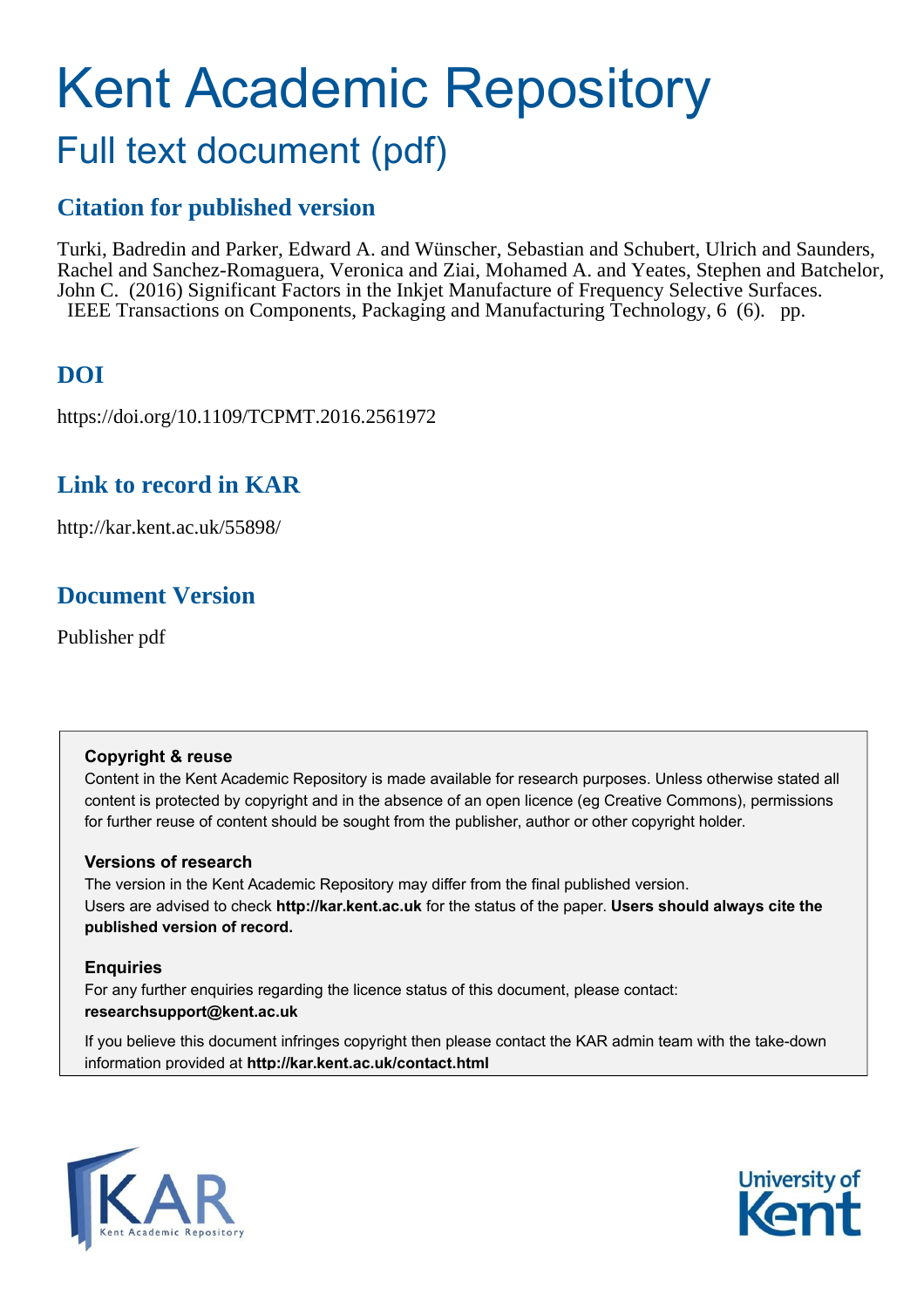## Significant Factors in the Inkjet Manufacture of Frequency Selective Surfaces

Badredin M. Turki, Edward A. Parker, Sebastian Wünscher, Ulrich S. Schubert, Rachel Saunders, Veronica Sanchez-Romaguera, M. Ali Ziai, Stephen G. Yeates, and John C. Batchelor, *Senior Member*, *IEEE*

*Abstract***—Additive fabrication of electromagnetic structures by inkjet printing technology is both cost effective and compatible with a wide range environmentally-friendly substrates, enabling fabrication of frequency selective surface arrays with line dimensions less than 0.1 mm; difficult to achieve with conventional subtractive techniques. Several approaches have been investigated in order to produce low-cost frequency selective panels with acceptable level of isolation, such as savings in ink by depositing it at the edges of dipole elements where the surface current tends to maximize. The FSS transmission characteristics were improved by jetting multiple ink layers on the whole elements and at the edges. The electrical resistance of various arrays have been measured and analysed and has been used to assess the performances of the FSS.** 

*Index Terms***—Frequency selective surfaces, inkjet printing, indoor radio propagation, electromagnetic architecture, security.** 

#### I. INTRODUCTION

HE wide spread of wireless technologies in recent years, THE wide spread of wireless technologies in recent years,<br>together with the era of Internet of Things particularly in the built environment, has increased concerns for information security, as well as quality of communication arising from adjacent sources of interference, as many of the wireless technology bands have become congested. Various means of improving indoor communication have been considered, such as frequency reuse by reducing the size of the wireless cells. A relatively new approach is to modify the electromagnetic structure of buildings, turning them into smart buildings. Frequency selective panels have been proposed in order to improve the signal - to - interference ratio and also mitigating the issue of user privacy [1]–[3].

Frequency selective surfaces (FSS) have other applications - such as in multiband reflectors in the form of curved or plane secondary mirrors, and as spatial filters used in side lobe suppression and beam forming[4]. Depending on the intended application, a wide variety of designs can be employed ranging from simple dipole elements to highly convoluted structures[5][6].

Any frequency selective screen in general contains periodically repeated conducting elements in the form of patches or slots supported by dielectric substrates [7]. Patch versions act as band stop filters, rejecting electromagnetic waves at certain frequency bands, i.e. the transmission/frequency responses  $(S_{21})$  exhibit one or more deep nulls. Classically, FSS for the microwave bands have been fabricated by the conventional copper etching process, which is a subtractive technique where unwanted metal is removed from the substrate.

Inkjet printing of FSS on a range of different substrates such as paper based, textile, glass and polyethylenenapthenate (PEN), with performances similar to the chemically etched equivalents have recently been reported [8]–[11]. Since the technology is an additive mask free printing method, where conducting tracks of metal nanoparticle based inks can be deposited on demand, it is a potentially lower-cost fabrication technique, with potentially lower material wastage, whilst being compatible with a wide range of cheap and environmentally friendly materials including paper, glass and leather[12][13]. Inkjet printing technology has also a potential advantage over chemical etching as it is capable of producing very fine pico-litre and femto-litre sized droplets, enabling the deposition of sub 0.1 mm lines which in turn can reduce the size of electronic circuits.

Minimization of the amount of ink used is desirable in reducing both cost and environmental impact; however there remains a major challenge in overcoming the greater risk of defects in the printed elements which in turn would affect the performance of the FSS. Such defects are typically elements with high electrical resistance, or with total discontinuities in the conducting path; some of those defects are described in [14]. A level of -20dB isolation (null depth) has been chosen as a benchmark; as only 1% or less of the signal passes through the FSS and 99% is reflected back [15]. As reported in [16], an improvement in the carrier-tointerference ratio of 15 dB in wireless communication can lead to a reduction in the outage probability by more than a factor of 20.

The effects of errors in the printing process such as the total absence of elements at random locations, and elements with discontinuities in the conductor, have been reported in [15][17] . It was concluded that randomly localised defects in up to 20% of the elements could be tolerated while still achieving an interference isolation level of 20 dB. However, when the defects were distributed as localised clusters of missing elements at the centre of an FSS panel, only clustering to a maximum of 10% could be tolerated [18].

The principle aim of the study described in this paper was to manufacture frequency selective panels at low-cost, using

Submitted on 1/7/2015. This work was supported by the UK EPSRC Grant EP/J000086/1.

B. M. Turki, M. A. Ziai, J. C. Batchelor and E. A. Parker are with the School of Engineering and Digital Arts, University of Kent, Canterbury CT2 7NT, U.K. (e-mail: bmmt2@kent.ac.uk and j.c.batchelor@kent.ac.uk).

S. Wünscher and U. S. Schubert are with the Laboratory of Organic and Macromolecular Chemistry, Friedrich-Schiller-University Jena, Humboldt str, 10, 07743 Jena, Germany. (e-mail: sebastian.wuenscher@uni-jena.de)

R. Saunders, V. Sanchez-Romaguera and S. G. Yeates are with Organic Materials Innovation Centre (OMIC), School of Chemistry, University of Manchester, Manchester M13 9PL, UK. (e-mail: stephen.yeates @manchester.ac.uk)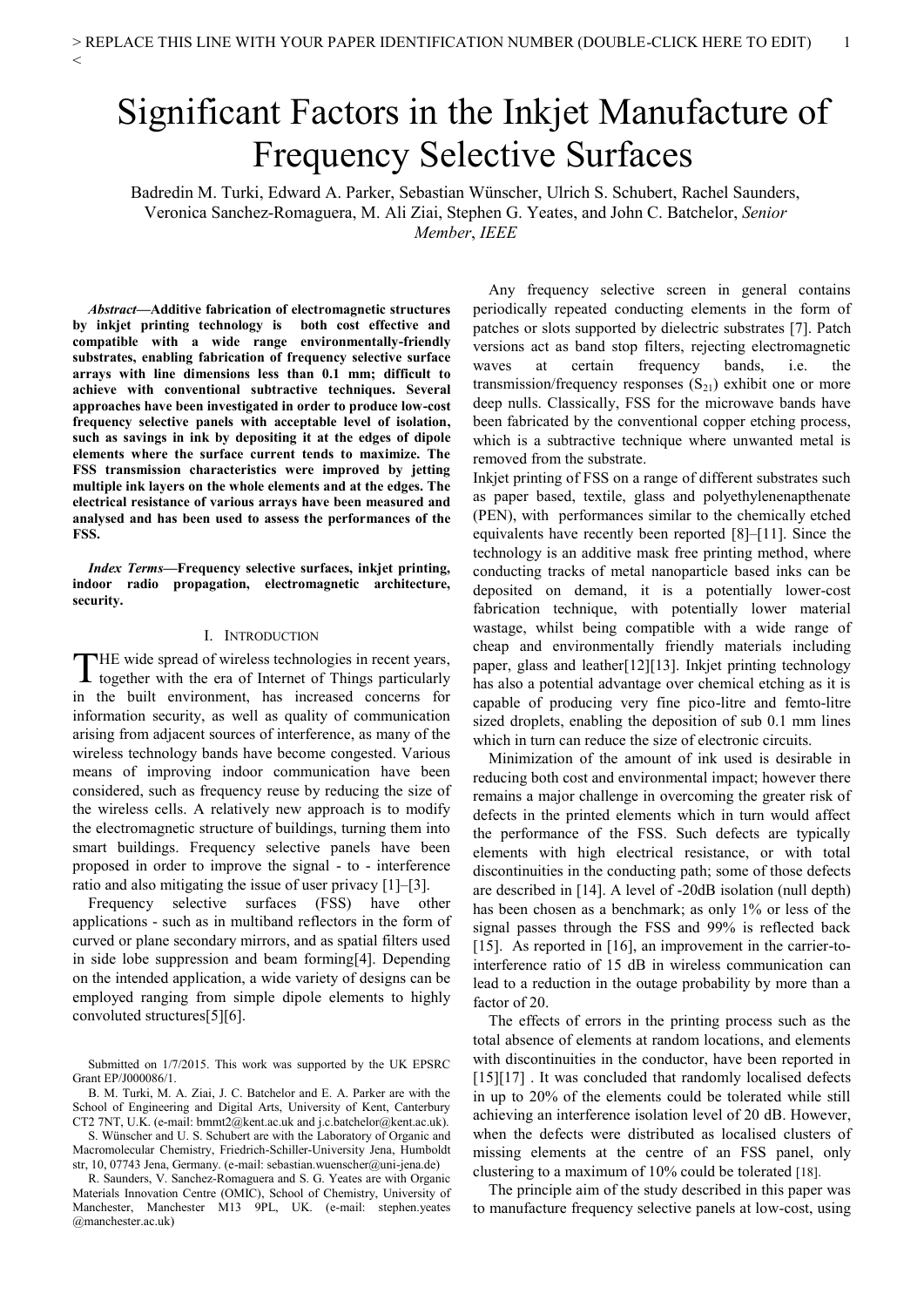the minimum amount of deposited ink, consistent with acceptable transmission performance. Trials were made of elements in which conductors were deposited only at the dipole edges (*frame* elements), where the induced surface currents were likely to be maximum, thereby making savings in ink, and yet still achieving the benchmark isolation level of reflection of -20 dB. Furthermore, the deposition of an extra ink layer in form of a frame dipole superimposed upon a solid dipole was also investigated, and compared in terms of ink savings and isolation level with a solid dipole fabricated with the two layers of deposited ink. An element resistance study of all FSS designs is also reported here in order to quantify the relation between the level of isolation and the dc resistance.

#### II. SOLID AND FRAME DIPOLE FSS

#### *A. Design and Fabrication*

 $\lt$ 

Arrays of dipole elements arranged in a skewed lattice, as shown in Fig.1 were used in this study [19]. The dipoles were of length *L* of 9.4 mm, periodicity *P* of 10.4 mm, and width  $w = 0.4$  mm, with spacing 1 mm in the x-direction  $(D_x)$  and 2 mm in the y-direction  $(D_y)$ . The physical size of the panel was  $222 \times 194$  mm<sup>2</sup>, containing 374 dipoles.



A Dimatix DMP-2800 inkjet printer (Fujifilm Dimatix, Inc., Santa Clara, USA) was used in the study using a disposable piezo "ink jet" cartridge. This printer can create and define patterns over an area of about  $200 \times 300$  mm and handle substrates up to 25 mm thick, being adjustable in the Z direction. The nozzle plate consists of a single row of 16 nozzles of  $23 \mu m$  diameter spaced  $254 \mu m$  with typical drop size of 10 pL, drop diameter  $27 \mu m$ . For the purpose of this study, the cartridge temperature was varied in order to optimize the jetting conditions. The platen was kept at room temperature.

The printer contained a 10 pl cartridge (DMC-11610) with the cartridge temperature adjusted between 30-45 °C. The silver nanoparticle ink was supplied from Sigma-Aldrich (SunTronic U5603 from Sun Chemicals). It is a 20 wt% dispersion of silver nanoparticles (particle diameter in the range of 50 nm by scanning electron microscope) in an ethanol/ethylene glycol mixture. PEL Nano-P60 paper (PEL paper), representative of the paper class having an inorganic micro-porous receiving layer, was obtained from Printed Electronics Ltd. (Cambridge, UK). In all cases the substrates were purged with a flow of air to remove dust particles prior to use. The FSS were jetted with 1, 2 and 3 layers, with the droplet dot- spacing adjusted to 15µm. Thermal sintering was carried out in a convection oven set at 150 °C for 30 minutes.

The performances of similar FSS manufactured using a conventional copper etch process were used as benchmarks in part of this comparative study. They were etched on a copper clad polyester substrate of thickness 0.045mm and metal thickness of 0.01mm with relative permittivity of  $\epsilon_r \approx 3.5$  and loss tangent  $\delta = 0.02$ .

#### *B. Measurement*

Each FSS was placed in an aperture in a large absorbing screen. The physical size of the aperture was  $230 \times 230$  mm<sup>2</sup>. Two waveguide horn antennas swept over a frequency range 10-20 GHz were connected to the signal source and the receiver, and placed 1m on either side of the FSS.

The transmission responses of the inkjet printed FSS using 1, 2 and 3 layers of deposited ink are compared with the copper etched counterpart in Fig.2. The three inkjet printed FSS all had reflection resonances at 12.6 GHz with nulls deeper than the required -20 dB level, with depths of - 24, -25, and -28 dB respectively.



Fig.2 Transmission responses of the copper etched and 1, 2, 3 layer inkjet printed FSS panels.

The displacement in frequency of the transmission nulls between the copper etched and inkjet printed FSS was about 1.9 GHz. The effect of substrate thickness ( $0.045 \rightarrow$ 0.2 mm), permittivity  $\epsilon_r$  (3.5  $\rightarrow$  4), dipole width, conductor thickness and conductor conductivity have been investigated using CST Microwave Studio™ (CST MWS™). As shown in Fig.3 (a) and (b) the substrate thickness was found to dominate the null frequency shift with a displacement corresponding to 88% of the 1.9 GHz change in null frequency, while the permittivity alone gave a 6% change. If the trends in the two diagrams are regarded as linear, the resonant frequency was found to have approximate sensitivities of 9.0 GHz/mm and 0.2 GHz for a change of 1.0 in  $\epsilon_r$  respectively, for substrate height and permittivity. The other parameters combined caused only a further 6% change in the null frequency.

It is well known that the induced surface currents tend to concentrate toward the edges of strip conductors. Elsewhere it is considerably lower. Consequently, *frame* dipoles are introduced here, where conductor is deposited only at the edges as shown in Fig.4. In [20] the concept of replacing solid dipoles by edge frames was introduced but demonstrated only by chemically etched designs and a single inkjet prototype. Here, a more comprehensive study of frame dimensions and their performance in relation to ink quantity and conductor quality is presented. These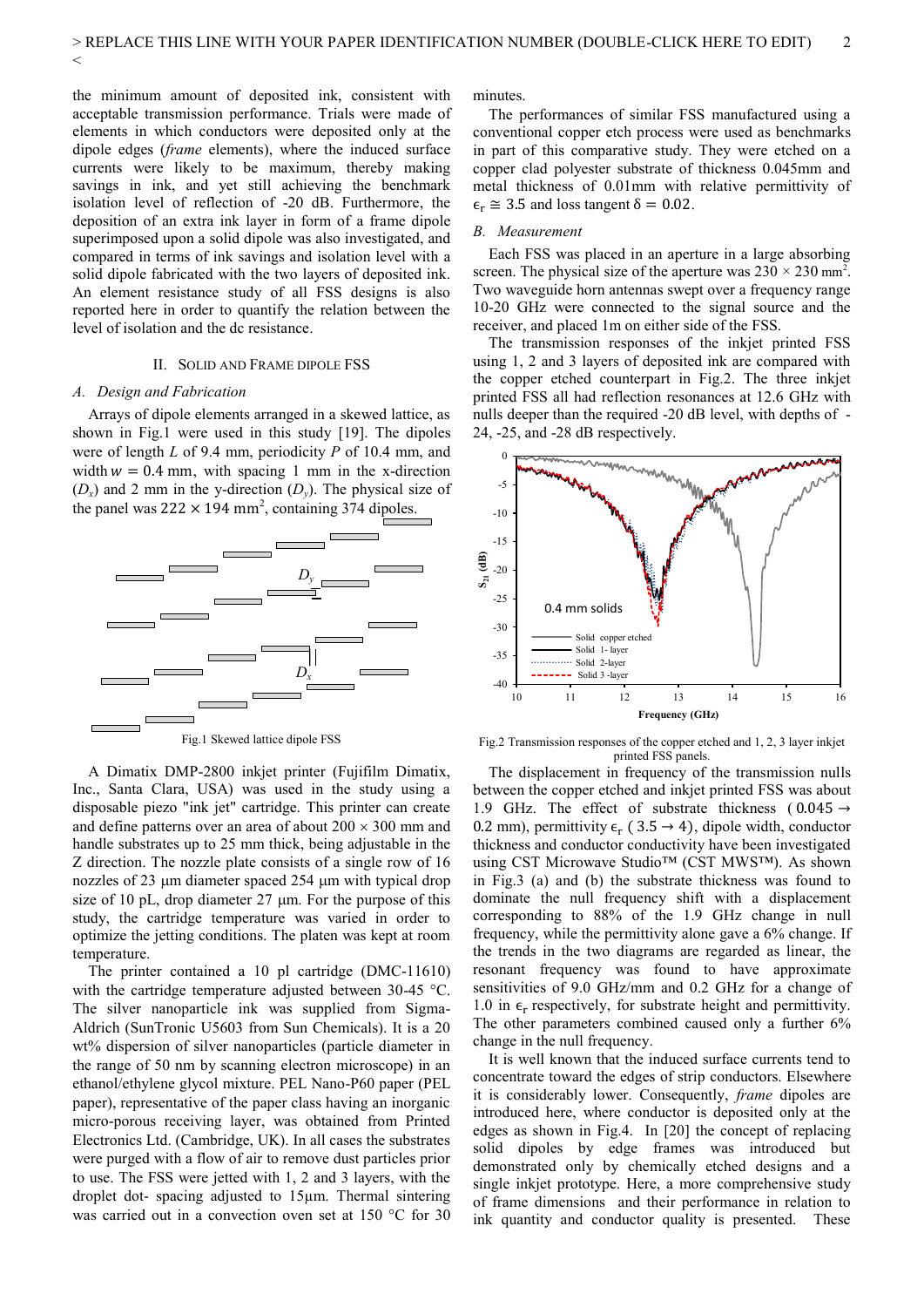elements were considered to be potentially useful in as much as they would reduce the quantity of ink required in manufacture, and hence the total overall cost.



(b) Substrate Permittivity vs. Resonant frequency

Fig.3 Effect of various substrate (a) thickness and (b) permittivity on the array resonant frequency. The broken curves show the best fit trends



Fig.4 Surface currents induced in (a) solid and (b) frame diople elements at 12.8 GHz

They have the same design parameters (length, periodicity, width, physical size) as the corresponding solid dipoles, but with frame width  $(F_w)$  of 0.07 mm as shown in Fig.5.



Fig.5 Inkjet printed FSS: frame dipoles

The measured transmission responses were similar to those of their solid counterpart with depth of nulls of -20, - 23 and -28 dB for 1, 2 and 3 layers of the deposited ink respectively, where for comparison the equivalent for the 1 layer *solid* dipole was -24 dB, as shown in Fig.6. The depth for the 2-layer frame dipole array was about the same as that for the 1-layer solid, with still a saving in the amount of ink employed.



dipole FSS

In order to evaluate the performance of the frame dipoles by comparing them with their copper etched counterparts, the elements were redesigned, with the solid dipole width *w*   $= 1$  mm and the frames with widths ( $F_W$ ) of 0.15 and 0.2 mm. This was to meet the requirements of our copper etching facilities, where the minimum dimensions that could be etched are of about 0.1 mm [20]. Fig.7 shows the measured transmission responses of the inkjet printed FSS.

Although the null depths degraded by about 5dB compared with solid dipoles, the chemically etched frame dipole FSS provided nulls deeper than the -20 dB benchmark [20]. The single-layer *inkjet* printed 0.15mm frame arrays in Fig.7 showed a reduction of about 3 dB in the depth, compared with the 1- layer printed solid dipole FSS, whereas, for the 2- layer frames it increased by about 4dB. This improvement in the response of the FSS was obtained whilst achieving a roughly 50% saving in ink usage when comparing the printed 1-layer frame dipole FSS with the solid dipoles.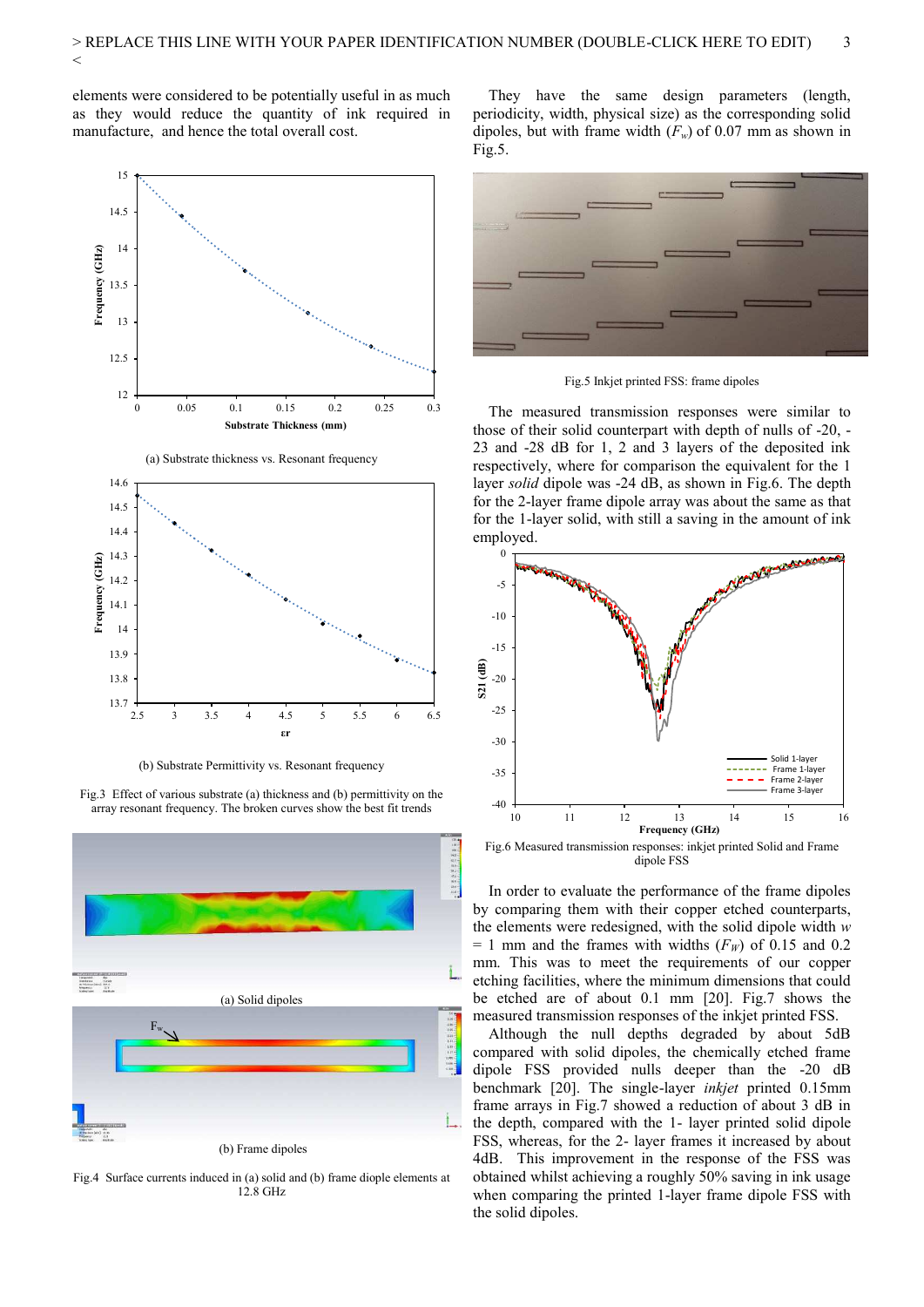

 $\lt$ 

Fig.7 Measured transmission responses of the inkjet printed elements

 These results are very encouraging and reflect one of the major advantages of inkjet printing as a fabrication tool. There was also a small reduction in the resonance frequency of about 3.7% in the case of the single layer 0.15 mm frame width compared with the solid dipole. This is linked to the lower quantity of conductor, which led to a slightly higher dipole resistance. An element resistance study of the inkjet printed FSS is discussed in Section IV.

The strategy of depositing ink where the maximum current is likely to flow produces FSS with a response similar to that in the case of printing the whole element. This opens up the possibility whereby a hybrid approach combining features of a solid and frame dipole can achieve further improvements in performance. In Fig.7 transmission responses  $S_{21}$  for 1-layer solid dipole, and 1-layer frame dipole arrays are compared with depositing frames on top of pre-deposited dipoles. Adding the frame layer over the solid dipoles improved the isolation by over 5 dB compared with the 1- layer solid dipoles alone. The improvement was 7 dB compared with the 1-layer 0.15mm frame FSS. This was achieved with an approximately 25% concomitant saving in ink over the 2 layer solid dipole.

#### III. PRINTING DEFECTS

During the printing process some imperfections in the edge definitions and also defects in the elements were observed as shown in Figs. 9 and 10. The edge of the dipole element in Fig.9 (a) has some discontinuities generated during the deposition of the first layer of the ink. These discontinuities were infilled by the addition of the second layer, resulting in more well-defined edges, as shown in Fig.9 (b).

Defects such as horizontal cuts and non-linearity in the vertical edges depicted in Fig.10 (a) were observed in very few of the 0.2 mm frame dipole elements. The vertical cuts are a result of total or partial blockage of the printing nozzles, which results in two separate dipoles, influencing the FSS performance at the frequency of operation, particularly if those defects are more than 20% of the total number of elements, as reported in [15].

The non-linear outlines of the vertical edges are more apparent in the frame dipoles, as they are thinner than the solid dipoles. Such phenomena could increase the element's electrical resistance leading to reduction in the FSS reflectivity, which might lead to a transmission response level  $(S_{21})$  less than the benchmark of -20 dB. However, this issue could also be resolved by the addition of a second ink layer as shown in Fig.9 (b).



(a) 1-layer (b) 2-layer

Fig.9 1mm inkjet printed solid dipole FSS (a) 1-layer of deposited ink (b) 2-layer of deposited ink



(b) 2-layer

Fig.10 0.2 mm inkjet printed frame dipole FSS (a) 1- layer of deposited ink (b) 2-layer of deposited ink

Note that the inkjet printed solid FSS elements were slightly wider than the chemically etched FSS elements owing to drop spreading on the paper substrate, but with little effect on the length as summarized in Table I.

This effect is more noticeable for the frame dipole elements, as they are more sensitive to the droplet spreading effect, as the droplets would spread on both sides of the frame's arms, whereas in case of solid dipole elements it will also be proportionally less significant as they will be overlapping with the adjacent ink droplets. Similarly, additional deposited ink layers also tend to increase the element widths, as more droplets are deposited. The effect of the increase in the width was investigated using CST Microwave Studio™ (CST MWS™) and was found that it only affects the resonance frequency by about 3% (Section  $II$  B).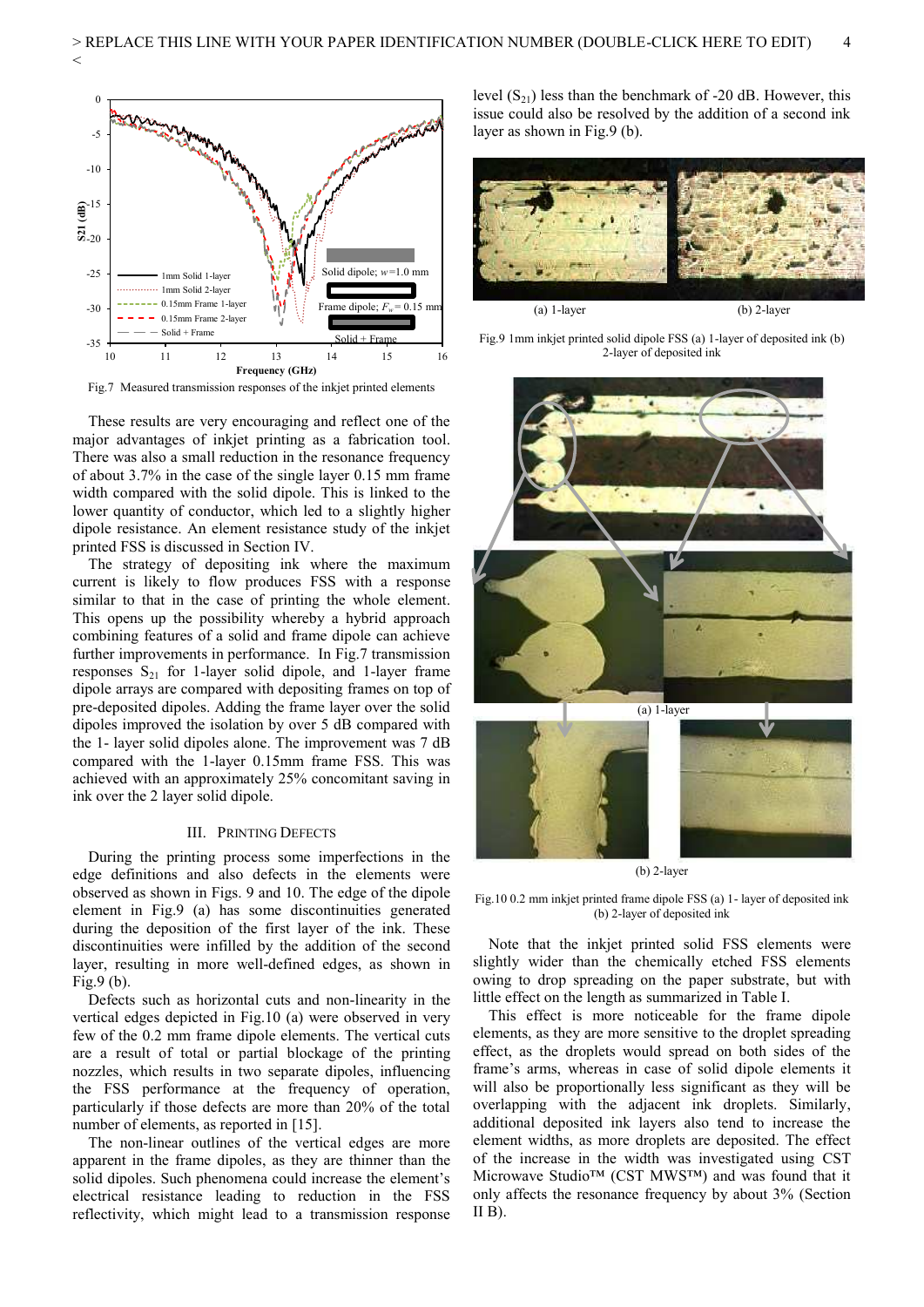| ۱<br>٧<br>۰. |  |
|--------------|--|
| v            |  |
| ×            |  |
| ×<br>v.      |  |
|              |  |
|              |  |
|              |  |

| Sample<br>Width-mm | Ink<br>Layer   | Avg W<br>(mm) | $\Delta$ w % | Avg L<br>(mm) | $\Delta L$ %     |
|--------------------|----------------|---------------|--------------|---------------|------------------|
|                    | 1              | 0.118         | 68.5         | 9.41          | 0.1              |
| $0.07$ (F)         | $\overline{2}$ | 0.121         | 72.8         | 9.43          | 0.3              |
|                    | 3              | 0.155         | 121          | 9.45          | 0.5              |
|                    | 1              | 0.41          | 2.5          | 9.38          | $-0.2$           |
| (S)<br>0.4         | $\overline{c}$ | 0.46          | 15           | 9.42          | 0.2              |
|                    | 3              | 0.53          | 32           | 9.44          | 0.4              |
| (S)<br>1           | 1              | 1.05          | 5            | 9.41          | 0.1              |
|                    | $\overline{2}$ | 1.188         | 18.8         | 9.41          | 0.1              |
| (F)<br>0.2         | 1              | 0.27          | 35           | 9.39          | $-0.1$           |
|                    | $\overline{c}$ | 0.32          | 60           | 9.4           | $\boldsymbol{0}$ |
| $0.15$ (F)         | 1              | 0.21          | 40           | 9.41          | 0.1              |
|                    | $\overline{c}$ | 0.25          | 66.6         | 9.43          | 0.3              |
| $1(S) + 0.15(F)$   | $1 + 1$        | 1.077         | 7.7          | 9.42          | 0.2              |

TABLE I INKJET PRINTED FSS: DIFFERENCE IN WIDTH AND LENGTH COMPARED WITH THE CHEMICALLY ETCHED FSS COUNTERPARTS

(S) Solid dipoles, (F) Frame dipoles

#### IV. RESISTANCE STUDY

This section investigates the DC point-to-point resistance of the 15 FSS samples studied in this paper. The resistance measurements were carried out using a digital multi-meter measuring every individual element of the 374 elements in each of the FSS arrays. Figs.11 (a) and (b) compare the transmission responses  $S_{21}$ , and overall average resistance values in ohms for the 0.4 mm solid and 70 um frame dipole FSS respectively.

The depth of the transmission null increases as the number of the deposited ink layers increases for the frame and solid dipole FSS, and the resistance values decrease accordingly, as shown in Figs.11 (a) and (b) respectively. The null depth of the 2-layer frame dipole improved from the minimum acceptable level of -20 dB of the 1-layer frame to -23 dB, which is exactly the response of the 1-layer solid dipole while still saving in ink. In addition, the deposition of the 70µm frame on top of the 1 layer solid dipoles has improved the  $S_{21}$  response by about 3 dB.

The  $2<sup>nd</sup>$  deposited layer of ink has reduced the total average resistance of the frame dipole FSS by  $6\Omega$ , from 13.5 to 7.5  $\Omega$ , and by about 1  $\Omega$  in case of the solid dipoles. This reflects the improvement in the null depth as shown in Fig.10 (a). The total average resistance of the solid  $+$  frame FSS is also less than the total average resistance of the 1 layer solid dipoles by 1  $\Omega$ .

Figs.12 (a) and (b) compare the transmission responses and total average resistances of the FSS with wider elements: the 1 mm solid and 0.15 and 0.2 mm frame dipoles. The impact of depositing more layers has the same positive effect on the depth of nulls and reduces the average total resistance of the arrays, as in the above case of the 0.4 mm solid and 70  $\mu$ m frame dipole FSS. However, overall average resistances of the 1mm solid, 0.15 and 0.2 mm frames are less than their 0.4 mm solid and 70 µm counterparts. This is a result of the fact that they have more deposited ink; as they are wider.



Fig.11 Transmission responses (a) and resistance values (b) of the 0.4mm solid and 70µm frame dipole FSS



Fig.12 Transmission responses (a) and resistance values (b) of the 1mm solid and 0.15 and 0.2 mm frame dipole FSS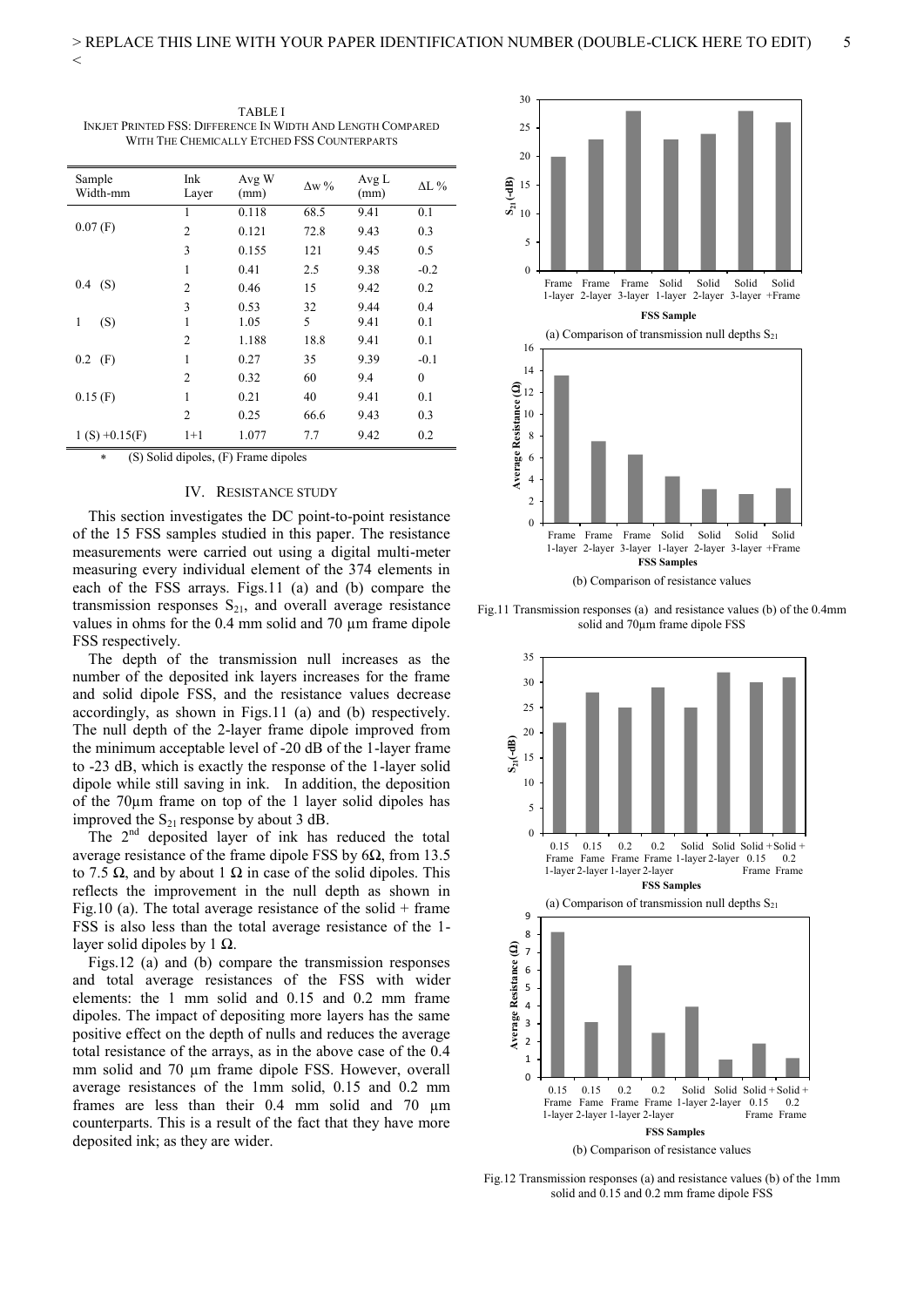This improvement in the conductivity of the elements also results in deeper nulls in comparison with the 0.4 mm width FSS. The measured resistance values are summarised in Table II.

 $\lt$ 

| <b>TABLE II</b><br><b>MEASURED RESISTANCE</b> |                       |       |                       |                       |                 |                       |  |  |  |
|-----------------------------------------------|-----------------------|-------|-----------------------|-----------------------|-----------------|-----------------------|--|--|--|
|                                               | Layer 2<br>Width-(mm) |       | Layer 1<br>Width (mm) |                       | R<br>$(\Omega)$ | Standard<br>deviation |  |  |  |
| solid                                         | 0.4                   |       |                       | 4.3                   | 0.5             |                       |  |  |  |
| solid                                         | 0.4                   | solid | 0.4                   | 3.1                   | 0.8             |                       |  |  |  |
| frame                                         | 0.070                 |       |                       | 13.5                  | $\overline{2}$  |                       |  |  |  |
| frame                                         | 0.07                  | frame | 0.07                  | 7.5                   | 1.9             |                       |  |  |  |
| solid                                         | 0.4                   | frame | 0.07                  | 3.2                   | 0.5             |                       |  |  |  |
| solid<br>solid                                | 1<br>1                | solid | 1                     | $\overline{4}$<br>0.9 | 0.6<br>0.13     |                       |  |  |  |
| frame<br>frame                                | 0.15<br>0.15          | frame | 0.15                  | 8.2<br>3.1            | 1.3<br>0.5      |                       |  |  |  |
| frame                                         | 0.2                   |       |                       | 6.3                   | 1               |                       |  |  |  |
| frame                                         | 0.2                   | frame | 0.2                   | 2.5                   | 0.6             |                       |  |  |  |
| solid                                         | 1                     | frame | 0.15                  | 1.9                   | 0.3             |                       |  |  |  |
| solid                                         | 1                     | frame | 0.2                   | 1.1                   | 0.3             |                       |  |  |  |

FSS arrays with higher average resistance than 13.5  $\Omega$  did not achieve the required transmission response, as illustrated in Fig.13. It was noticed that those FSS arrays with higher average resistance suffered from severe discontinuities and cracks. Some were completely nonconductive, the result, probably, of errors in the sintering process rather than the deposition sequence, as some of the arrays with very high resistance appeared on visual inspection to be well formed.



Fig.13 Elements average resistance vs. transmission response

#### V. CONCLUSION

This paper investigates factors that contribute to the inkjet manufacture of frequency selective surfaces with acceptable levels of performance. Silver nanoparticle inks were deposited on environmentally friendly paper substrates, as might be used in improving the signal -to – interference ratio and user privacy in the built environment. The study focused on dipole element configurations. The principal performance indicator was the depth of the null in the array transmission/frequency response – a measure of the isolation obtainable. Studying the influence of the number of

deposited ink layers, together with the ability to deposit droplets on demand allowed modification of the array element design in ways which reduced the amount of deposited conducting material, whilst still achieving the satisfactory benchmark level of isolation of 20 dB. In frame dipoles, the ink is deposited only at the edges, where the surface current maximizes. Such modifications allow savings in ink of about 50% while achieving the required level of isolation of 20 dB in, for example, the case of the single layer frame arrays of just 70 µm frame width. These are difficult to fabricate with conventional subtractive methods. Further modifications to the elements have also been considered, where an extra frame layer was superimposed on a layer of solid dipole elements. This approach, viable only with inkjet printing, improved the isolation level of the FSS by approximately 7 dB relative to that of the 1-layer solid dipole FSS alone. It achieved the same level as that of the corresponding 2-layer solid dipole arrays whilst saving 25% of the ink deposited.

Deposited thin lines are prone to discontinuities, especially in the case of the frame elements used for example in thin paper. The effect of such discontinuities were mitigated by the addition of an extra layer of ink, raising the possibility of repairing defective elements, unlikely with conventional subtractive fabrication techniques.

In addition, the arrays were also assessed in terms of their average D.C element resistance and related to the level of isolation obtained; the highest average resistance to accomplish the benchmark isolation level was 13.5  $\Omega$ , that in the case of the 70 µm frames, whereas the lowest resistance observed in this study was 0.9  $\Omega$  achieving a level of isolation of 31 dB in the case of the 2-layer, 1 mm wide, solid arrays.

The theme of this study is continuing, with similar investigations applied to complex convoluted element structures [5][6].

#### REFERENCES

- [1] M. Philippakis, C. Martel, D. Kemp, S. Appleton, R. Pearson, and E. A. Parker, "Application of FSS Structures to Selectively Control the Propagation of signals into and out of buildings, Annex 3," *Ofcom ref AY4464*, pp. 1–54, 2004.
- [2] P. S. Taylor, A. C. M. Austin, E. A. Parker, M. J. Neve, J. C. Batchelor, J. T.-P. Yiin, M. Leung, G. B. Rowe, A. G. Williamson, and K. W. Sowerby, "Angular independent frequency selective surfaces for interference control in indoor wireless environments," *Electron. Lett.*, vol. 48, no. 2, p. 61, 2012.
- [3] G. Sung, K. Sowerby, M. Neve, and A. Williamson, "A Frequency-Selective Wall for Interference Reduction in Wireless Indoor Environments," *IEEE Antennas Propag. Mag.*, vol. 48, no. 5, pp. 29–37, Oct. 2006.
- [4] J. A. Arnaud, "Resonant-grid quasioptical diplexer," *Electron. Lett.*, vol. 9, no. 25, p. 589, 1973.
- [5] E. A. Parker and A. N. A. El sheikh, "Convoluted array elements and reduced size unit cells for frequency-selective surfaces," *IEE Proc. H Microwaves, Antennas Propag.*, vol. 138, no. 1, p. 19, 1991.
- [6] E. A. Parker, J. C. Batchelor, R. Chiang, A. G. Williamson, B. Sanz-Izquierdo, M. J. Neve, and K. W. Sowerby, "Frequency selectively screened office incorporating convoluted FSS window," *Electron. Lett.*, vol. 46, no. 5, p. 317, 2010.
- [7] B. A. Munk, *Frequency Selective Surfaces: Theory and Design*. John Wiley & Sons, 2000.
- [8] V. Sanchez-Romaguera, S. Wünscher, B. Turki, D. Oyeka, R. Abbel, B. Silvia, T. Daniel J., J. C. Batchelor, E. A. Parker, U. S. Schubert, and S. G. Yeates, "Inkjet printed paper based